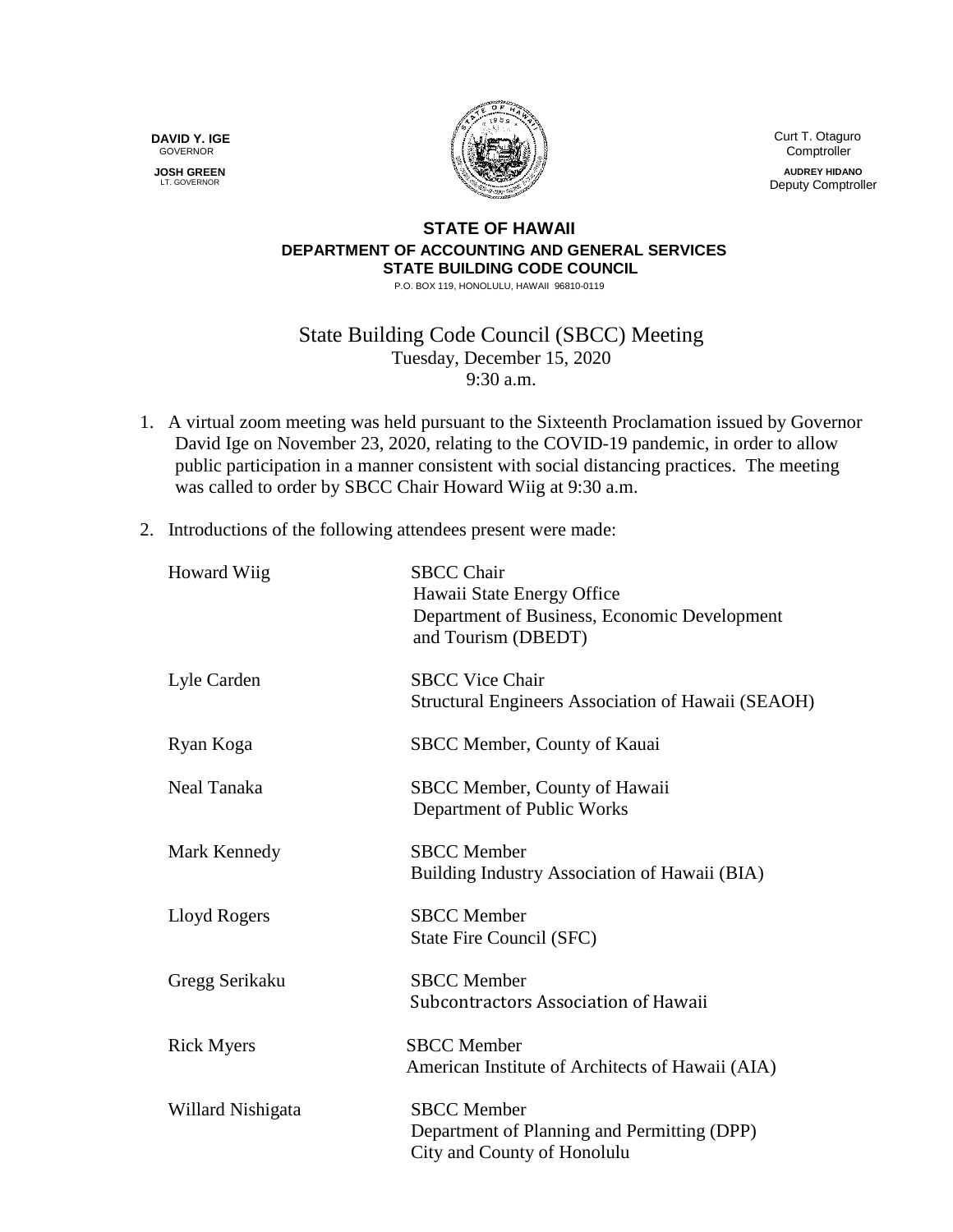| Lance Nakamura              | <b>SBCC</b> Member<br><b>Assistant Administrator</b><br>Department of Public Works, County of Maui               |
|-----------------------------|------------------------------------------------------------------------------------------------------------------|
| <b>Members Not Present:</b> |                                                                                                                  |
| Dennis Mendoza              | <b>SBCC</b> Member<br><b>Elevator Division</b><br>Department of Labor and Industrial Relations (DLIR)            |
| <b>Other Attendees</b>      |                                                                                                                  |
| Dean Au                     | Hawaii Regional Council of Carpenters                                                                            |
| <b>Richard Beall</b>        | Managing Principal, Beall & Associates, Inc.                                                                     |
| Kika Bukoski                | Plumbers and Fitters Local 675                                                                                   |
| Francis DeGracia            | United Brotherhood of Carpenters<br>and Joiners of America                                                       |
| <b>Christopher Delaunay</b> | Pacific Resource Partnership                                                                                     |
| Stella Kam                  | Deputy Attorney General (DAG)                                                                                    |
| Joy Kimura                  | Hawaii Laborers and Employers Cooperation and Education<br>Trust Fund (LECET), Government Affairs and Compliance |
| Nathaniel Kinney            | Executive Director, Hawaii Construction Alliance                                                                 |
| Ryan Kobayashi              | Laborers International Union of North America<br>Local 368                                                       |
| Peter Sur                   | Hawaii County Council Staff Member for Susan Lee Loy                                                             |
| Jeff Mang                   | Polyisocyanurate Insulation Manufacturers Association<br>(PIMA) Maryland                                         |
| Darryl Oliveira             | HPM Building Supply (HPM)                                                                                        |
| <b>Dwight Perkins</b>       | <b>International Association of Plumbing</b><br>and Mechanical Officials (IAPMO)                                 |
| D.J. Nunez                  | IAPMO (Field Manager)                                                                                            |
| Robyn Fisher                | <b>IAPMO</b>                                                                                                     |
| Jonathan Sargeant           | Megaplex Gas Manufacturer Company                                                                                |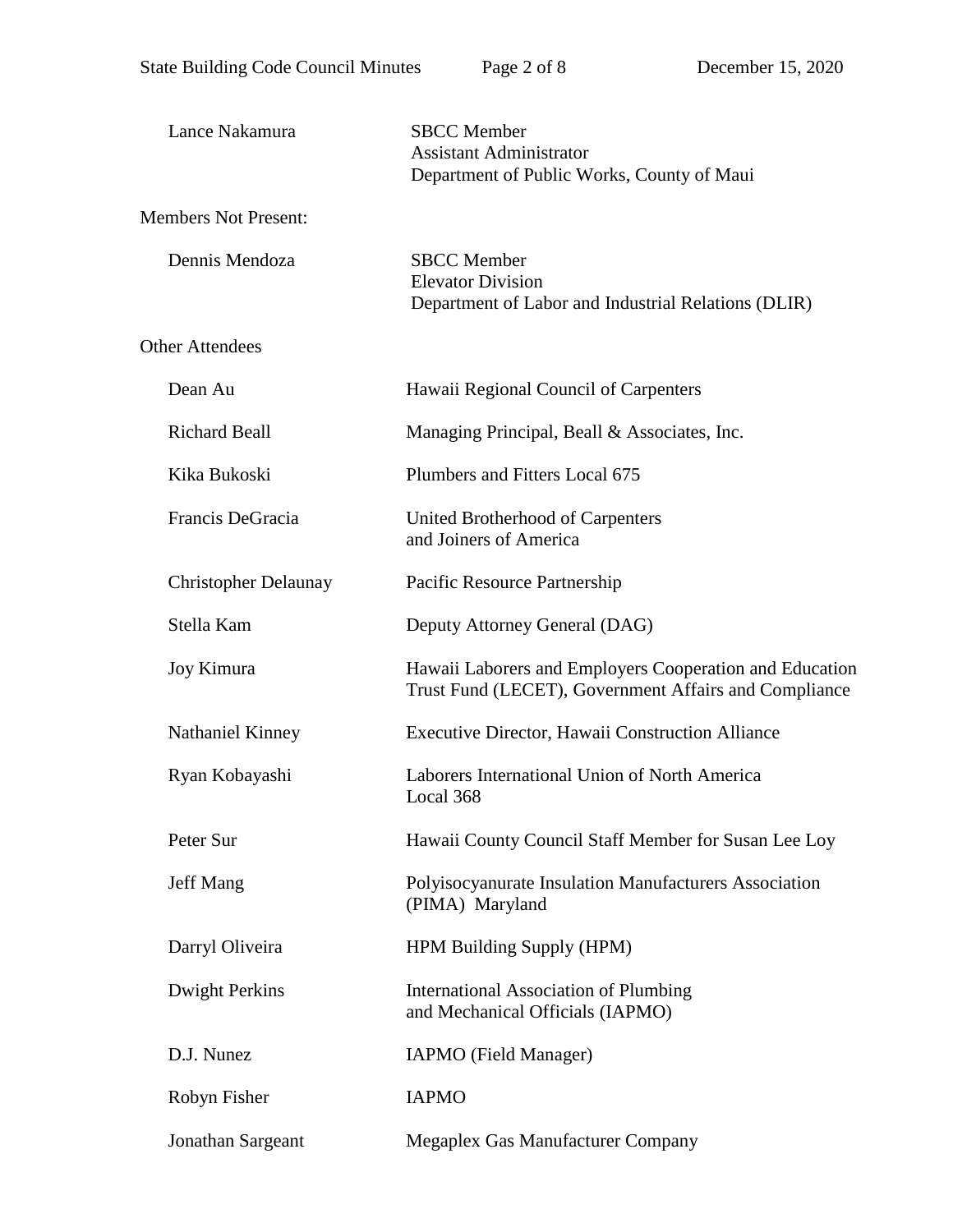| Kraig Stevenson    | International Code Council (ICC) |
|--------------------|----------------------------------|
| Gail Suzuki-Jones  | <b>DBEDT</b>                     |
| Yim Mei Hui        | <b>DBEDT</b>                     |
| Brian Lee          | <b>LECET</b>                     |
| <b>Bill Brizee</b> | Architect, AHL Design            |
| John Friedel       | <b>DPP</b>                       |
| Ryan Sakuda        |                                  |

3. Discussion of Public Comments and Written Testimony Procedures

There was a discussion on future public comments, written and oral testimony procedures.

**Motion:** Member Kennedy made a motion to limit future oral public comments and testimony to three minutes, provided that the material presented would be new information. The time limit may be extended at the discretion of the SBCC Chair, or if an SBCC member has questions for the presenter. The time limitations would apply to members of the public and other meeting participants, but would not apply to SBCC voting members. Submitted written testimony can be in a letter format, however, submitted written testimony for specific code amendments shall be submitted on the official form titled "Form for Public Proposals to Amend the Hawaii State Building Codes, Form Version 1.0 May 2010". Member Carden seconded the motion and the motion was unanimously approved. The Chair informed testifiers that the three-minute time limit would be applied at this meeting. Testifiers were required to limit their testimony to three minutes.

Member Rogers stated that written testimony received is posted on the SBCC website under Hawaii Building Codes Submitted Written Testimony. In the near future, posted testimonies need to be categorized and/or labeled by subject matter, by dates, or perhaps listed by a table of contents. Currently, the website has a long list of testimonies that have been submitted over the years. Kika Bukoski shared his concern that the SBCC meetings are the only opportunity for the public to weigh-in to the SBCC. Because the SBCC is not subject to Charter 91, it is important to be flexible and allow public involvement as decisions made by the SBCC are binding.

4. Review and approval of the minutes of the November 17, 2020 meeting.

Member Carden stated that the distributed minutes should be revised on page six, item #5 of the third paragraph, to state that "Member Serikaku questioned why the State Electrical Code was not included in the reference section of the IRC amendments." Also, on page six, the fifth paragraph should be revised to state that the IEBC was to allow flexibility for renovation projects and an amendment relating to energy code requirements was deleted by the SBO as it was more appropriately addressed in the State Energy Conservation Code.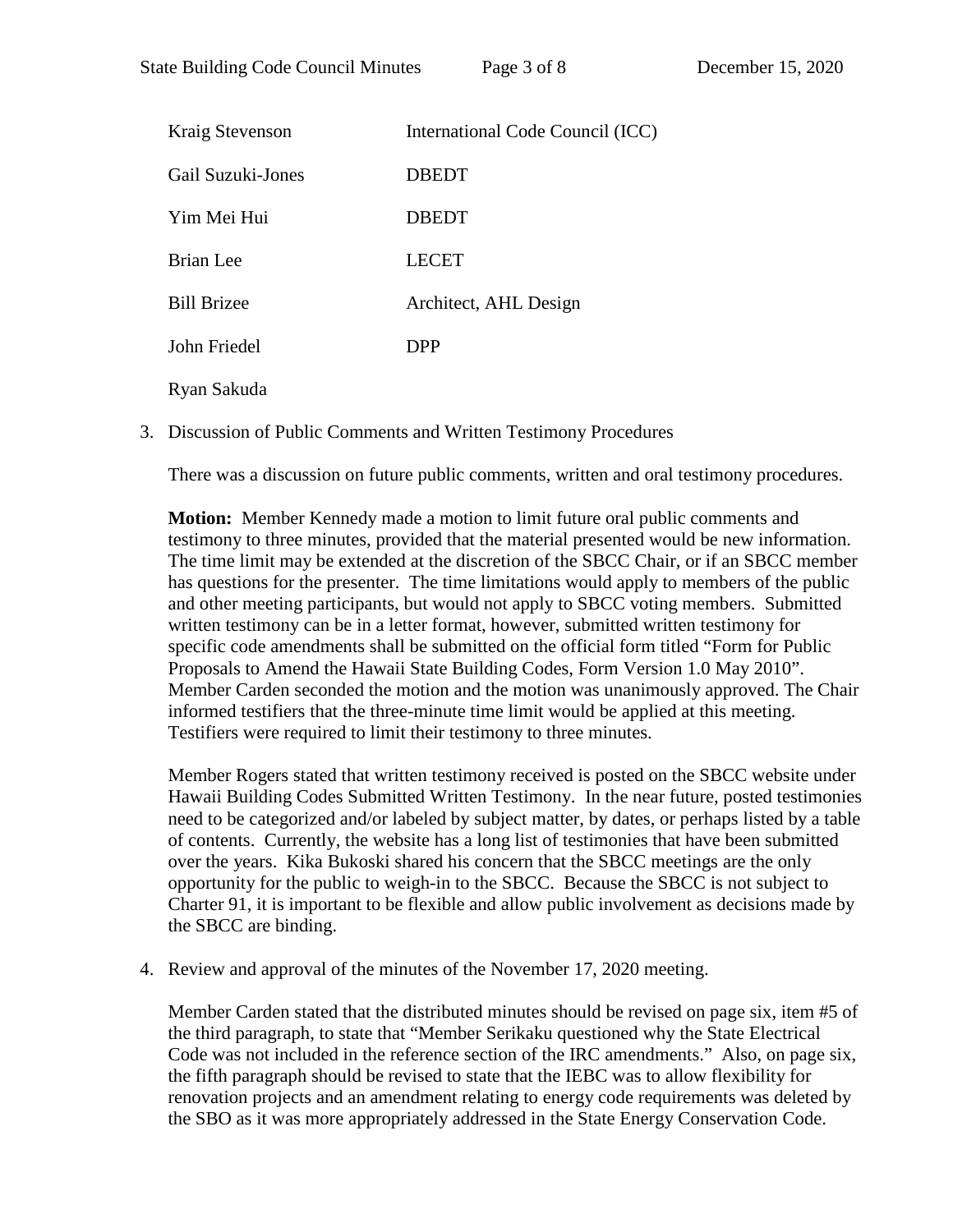**Motion:** Member Nakamura motioned to approve the minutes as revised and Member Kennedy seconded the motion. The minutes were unanimously approved as amended.

- 5. Report from the Subcommittee of Building Officials (SBO) on the International Building Code (IBC), 2018 Edition Amendment Package and Possible Vote to Approve
	- a. Vice Chair Carden stated that the latest IBC amendment package that was approved by the SBO at their last meeting and was distributed just prior to this meeting. Since the members and other meeting participants did not have time to review the package, he was prepared to share his computer screen as he described the latest updates. Chris Delaunay of Pacific Resource Partnership (PRP) submitted written testimony and stated to his knowledge, the State Calendar is the official calendar, and PRP updated its testimony for the December 15, 2020 SBCC meeting to reflect the 9 a.m. start time on the agenda posted to the State Calendar. PRP also noticed that the proposed IBC amendment package was not posted with the agenda on the State Calendar for public review, nor was there a link or reference to the document's whereabouts on the agenda or State Calendar. He further stated that at the November 17, 2020 SBCC meeting, members concluded that the proposed IBC amendment package should not be discussed until the package is posted and the public has an opportunity to review and provide public comments. Mr. Delaunay recommended that since the proposed IBC amendment package was not posted or referenced on the State Calendar, the SBCC should discuss the IBC amendment package at a future meeting to avoid any Sunshine law violations. Further, Mr. Delaunay testified that the current IBC amendment package creates an unfair advantage for factory-built housing (FBH). PRP recommended the complete deletion of Chapter 17 titled "Special Inspections and Tests" because it violates Hawaii Revised Statutes 107-26 which states that in adopting Hawaii state building codes the SBCC shall not adopt provisions that relate to administrative, permitting, or enforcement and inspection procedures of each county. Each county's building official has the sole responsibility to verify that housing meets all code requirements, not an approved agency. He further testified that IBC Section 3113 should be amended to include FBH and modular housing with manufactured housing in the exception that Section 3113 does not apply to these buildings when they are used as dwellings. He further stated that the SBCC had promised to form an investigative committee of interested parties to ensure that the State Building Code does not create a special pathway for FBH or modular housing or buildings. To date, no inquiries to form the investigative committee have gone out and the SBO has ignored the warnings from PRP to amend the code and has moved forward in approving an IBC amendment package. Since there are two new members to the SBO, he believes they should be allowed sufficient time to review PRP's testimony and have an opportunity for discussion. Vice Chair stated that Chapter 17 contains much more than administrative provisions such as special inspections and tests for materials, structural concrete, steel, wood, trusses and other building elements and provides technical guidance for the building official. He believes that Section 3113 already includes FBH and modular housing as exceptions when they are used as dwellings. However, the Vice Chair agrees that no type of building should have an unfair advantage over another and there should be clarification on this issue. The Vice Chair was not opposed to PRP's proposed amendments to Section 3113. Other testifiers agreed with PRP's position and added that contractors must go through the rigorous process of obtaining a State builder's license before becoming certified.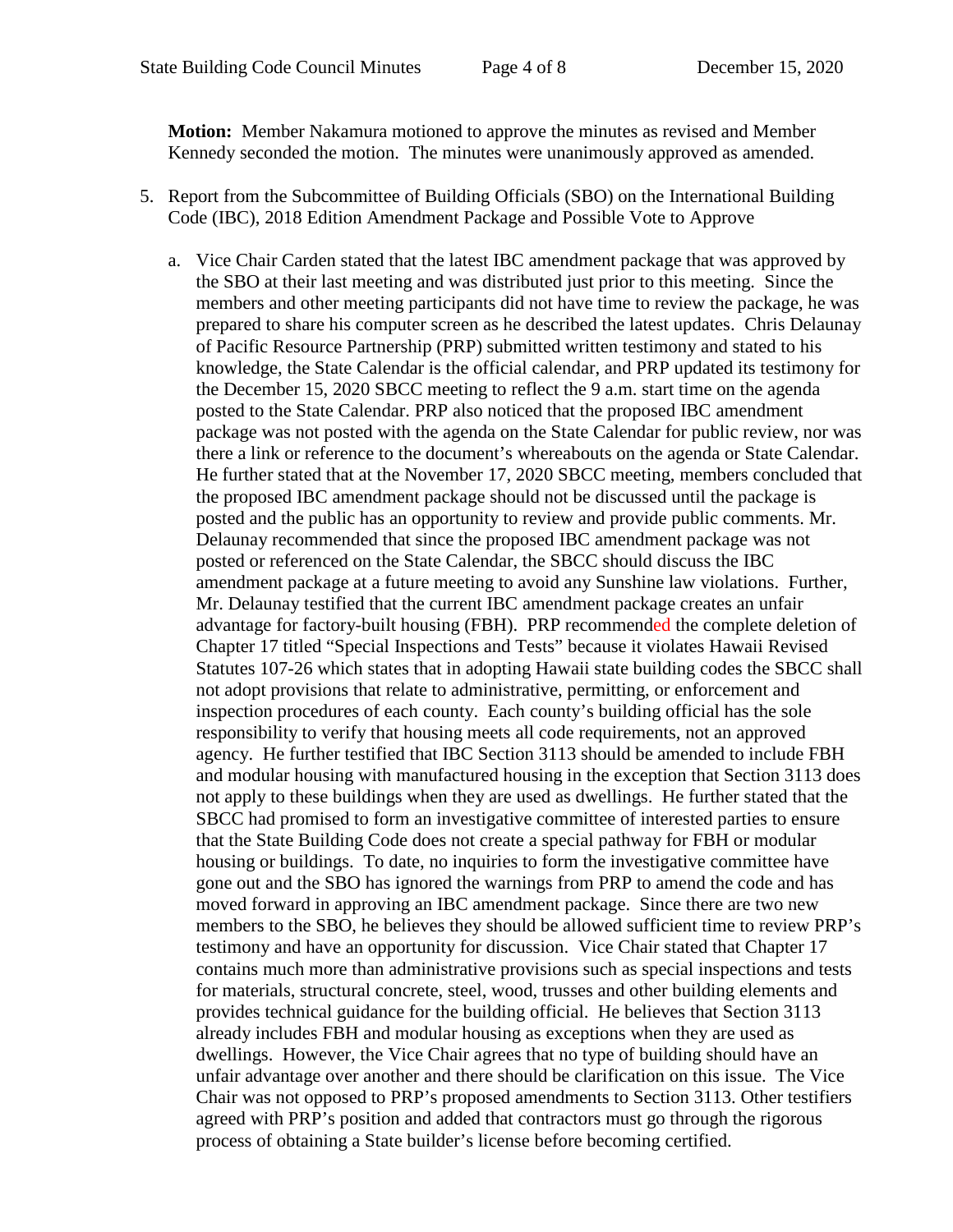- b. Vice Chair proceeded to review the latest update of the IBC 2018 edition amendment package. He proposes to include high-rise buildings in risk category two for tsunami design loads. In a tsunami event, people will go to a high-rise building (over 45 feet) with the expectation that the upper floors will provide a safe refuge when the ground floor is designed adequately. Member Tanaka did not recall discussing this particular amendment at the last SBO meeting and this needs to go back to the SBO for discussion. Vice Chair continued that wind-born debris requirements were revised from 130 mph to 140 mph. Both of these amendments will go back to the SBO for review and approval. Since the latest update to IBC amendment package was not distributed in time for a review by the SBCC and the public the entire package will be sent back to the SBO for discussion and possible approval.
- c. After a lengthy discussion of the procedures for approving the State Building Codes the statute requires that all amendments need to have a unanimous agreement from the SBO before they can come for a review and approval by the full SBCC. The SBO can hold a separate meeting subject to Sunshine Law requirements and allow the public and stakeholders to participate in the discussion. The unanimous agreement by the SBO does not have to be at a separate meeting, but can be accomplished during a regular meeting of the SBCC. This was the case at the November SBCC meeting when Member Serikaku proposed three amendments to the International Residential Code 2018 amendment package. One proposal was denied with opposition from the SBO and other SBCC members, and two proposals were approved with unanimous SBO votes and a majority of support votes from the other SBCC members.
- d. Mr. Delauney stated that at the last SBO meeting, the SBO Chair strictly imposed a 3 minute time limit on Mr. Delaunay, and cut Mr. Delaunay off from answering questions from SBCC Vice Chair, which would have clarified PRP's proposed amendments. Mr. Delaunay believes that the SBO Chair may have violated the Sunshine law by imposing and enforcing time limits on testifiers not based on a written rule adopted by the SBO at a previous meeting, and the fact that he was not given the opportunity to answer SBCC Vice Chairs questions to clarify PRP amendments. Other individuals who attended the meeting also confirmed this action. Member Nishigata, the SBO Chair, stated that at this meeting the SBO decided not approve PRP's recommended deletion of Chapter 17 and the revision to Section 3113 because the SBO had previously heard the reasons for their proposals. That is why the latest version that came to the SBCC today did not contain those amendments. Mr. Delaunay clarified that PRP did not recommend the complete deletion of Chapter 17 at any of the previous SBO meetings. Today was the first time he introduced such an amendment, and recommended that the SBCC consider the complete deletion of Chapter 17 to avoid any conflicts with state law. At the last SBO meeting, he tried to find compromising language with SBO members to ensure that the SBCC honor its promise of not including provisions that would create a special pathway for factorybuilt or modular housing and buildings. Mr. Delaunay said that his attempts to clarify PRP amendments were thwarted when the SBO Chair cut him off from answering questions initiated by the SBCC Vice Chair. Further, SBCC members assured Mr. Delaunay that the IBC 2018 edition amendment package is being sent back for further review by the SBO. Meeting stakeholders will be notified of the date and time.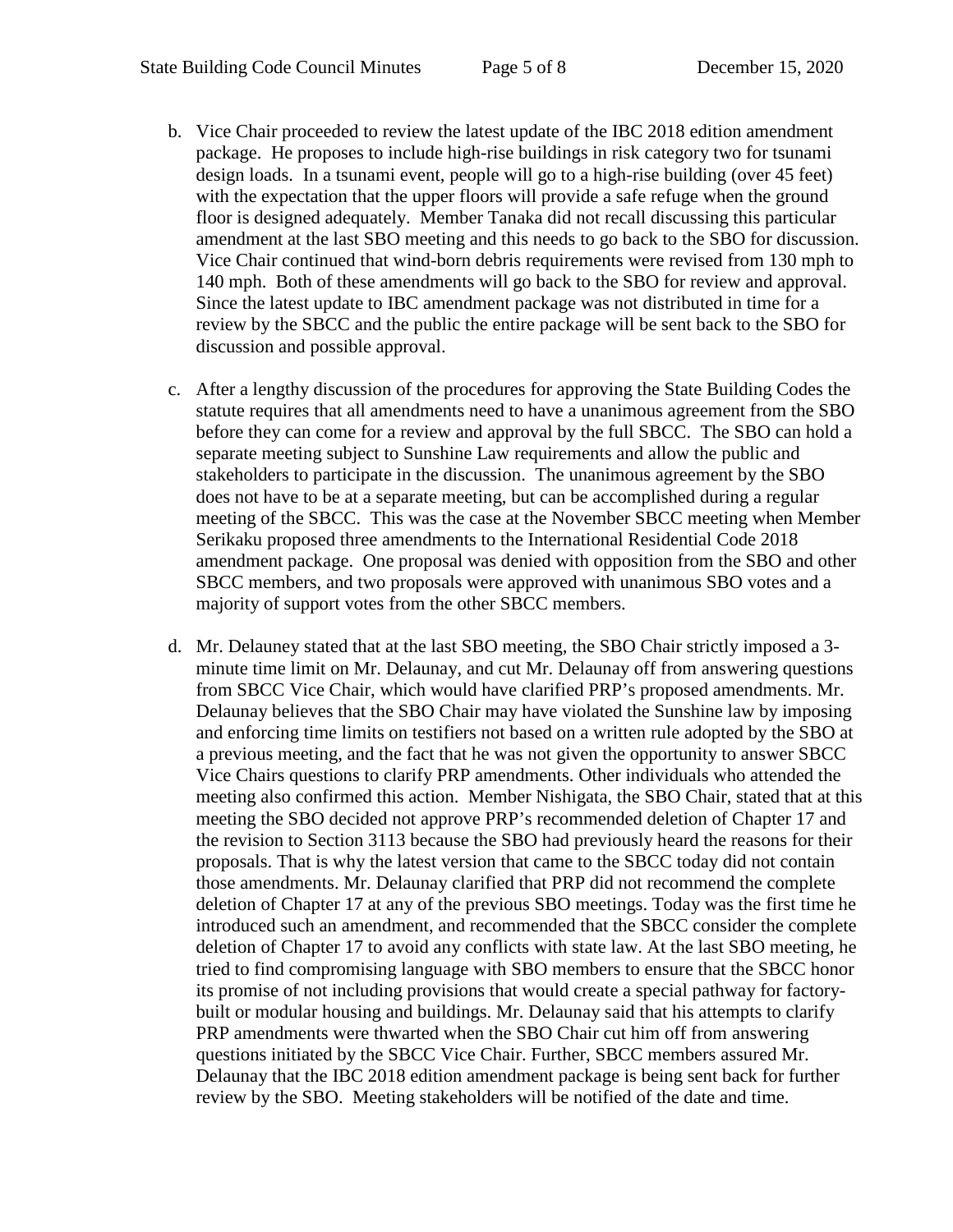6. Report from the Subcommittee of Building Officials on the International Energy Conservation Code (IECC), 2018 Edition Amendment Package and Possible Vote to Approve

Chair reviewed the latest update of the IECC 2018 amendment package on a shared screen. He covered low-energy use buildings, unconditioned spaces not containing a habitable space, thermal resistance of above grade walls, roof replacement, mass walls, ceiling insulation, along with some other items. Chair was advised that making revisions to the amendment package should be accomplished at the investigative and subcommittee meetings to reduce the length of time for the SBCC meetings.

**Motion:** Member Tanaka motioned to approve the IECC 2018 edition amendment package as the next State Energy Code and Member Nakamura seconded the motion. The motion was unanimously approved.

7. Report from the Subcommittee of Building Officials on the State Fire Code which is based on the National Fire Protection Association (NFPA) 1 Fire Code 2018 Edition Amendment Package and Possible Vote to Approve

After a review of the latest revisions to the State Fire Code amendment package and supporting documents at the last SBCC meeting, Member Rogers had requested the SBO to meet, review and approve the revisions. The SBCC and the SBO had previously approved the amendment package, but any changes needed the unanimous agreement from the SBO before being eligible for SBCC approval. SBO Member Haigh had previously scheduled and posted the SBO meeting notices and recorded meeting minutes, but when he was replaced on the SBO, he was not able to find someone to setup the virtual meeting. Member Rogers expressed his disappointment and frustration to not having a meeting scheduled even though numerous requestd had been sent to the SBO. They were also advised to contact their county fire prevention head or the State Fire Council staff to discuss any issues or concerns. Member Rogers asked the SBO if there was anyone able to review and approve the latest revisions to the State Fire Code. Member Tanaka stated he had discussed the revisions with his county fire prevention official and approved the revisions. There was no response from the other SBO members. Chair stated that no action would be taken on this item and he urged the SBO to schedule a meeting. The SBO Chair is Member Nishigata and Member Haigh has been replaced by Ryan Koga, a Kauai County building official.

- 8. Updates from the Investigative Committees:
	- a. Investigative committee for the Structural Provisions for the IBC and the IRC 2018 Editions

See item #5. Above.

b. Investigative committee for the Non-Structural Provisions of the IBC and the IRC 2018 Editions

See item #5. Above.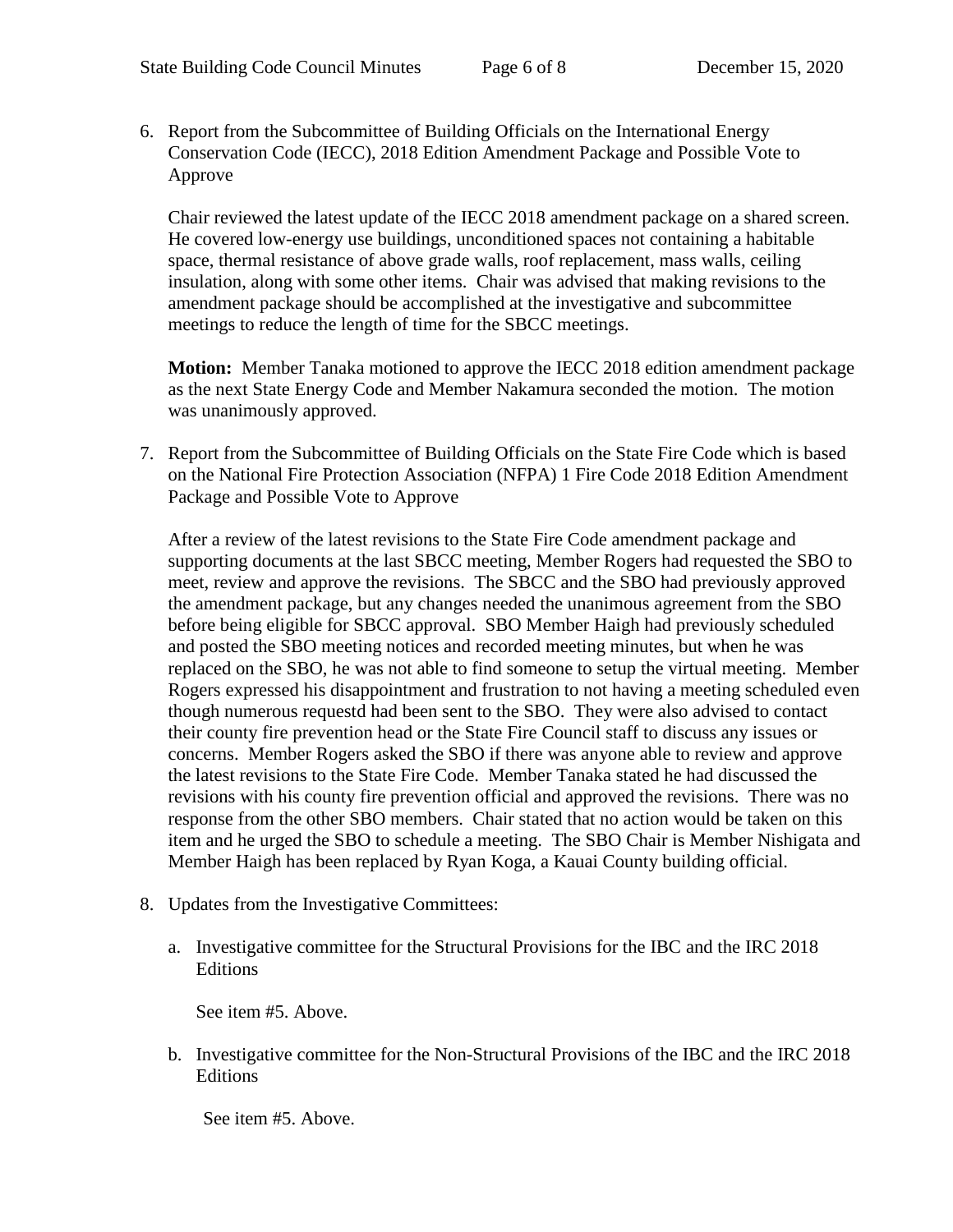- c. Investigative committee for the International Energy Conservation Code (IECC) 2018 **Edition** 
	- 1) See item #6. above.
	- 2) There was a discussion on the procedures for SBCC and SBO meetings. Sunshine Law requires posting of meeting agendas, minutes and submitted testimony. Member Rogers can be asked about the posting requirements and contacts. Discussed whether submitted testimony for a meeting can be considered again after the meeting has ended, along with that discussion. If the submitted testimony is discussed and a decision rendered, then that issue should not be brought up again, unless there is new information that could change the previous decision. Member Tanaka stated that since the SBCC adopted the IRC 2018 edition amendment package, no further testimony or discussion would be entertained and the code is deemed approved. The only recourse to amend the approved State Code would be at the county building code adoption process. However, the IBC 2018 edition amendment package has not been adopted by the SBO or the SBCC, so submitted testimony can still be considered for those meetings. Once the SBO forwards their approved amendment package to the SBCC for review and approval, any revisions at the SBCC meeting would again need to be unanimously approved by the SBO, either at that meeting or at a separate scheduled meeting. DAG Kam agreed to these understandings. Part of the difficulty for the SBCC is that there is no staff to assist in doing any of the needed work for code revisions, agendas, minutes, or the Sunshine Law required postings. When the SBO or the SBCC develops policies, it needs to be posted on the SBCC website. Chair will put the meeting policies on next month's agenda for discussion.
- d. Investigative committee for the Uniform Plumbing Code

There were no updates.

e. Investigative committee for the Green Code

There were no updates.

f. Investigative committee for the Mechanical Code

There were no updates.

g. Investigative committee for the State Fire Code

See item #7. Above.

- h. Investigative committee for the Energy Efficiency Code Coordination There were no updates.
- i. Investigative committee for the State Elevator Code